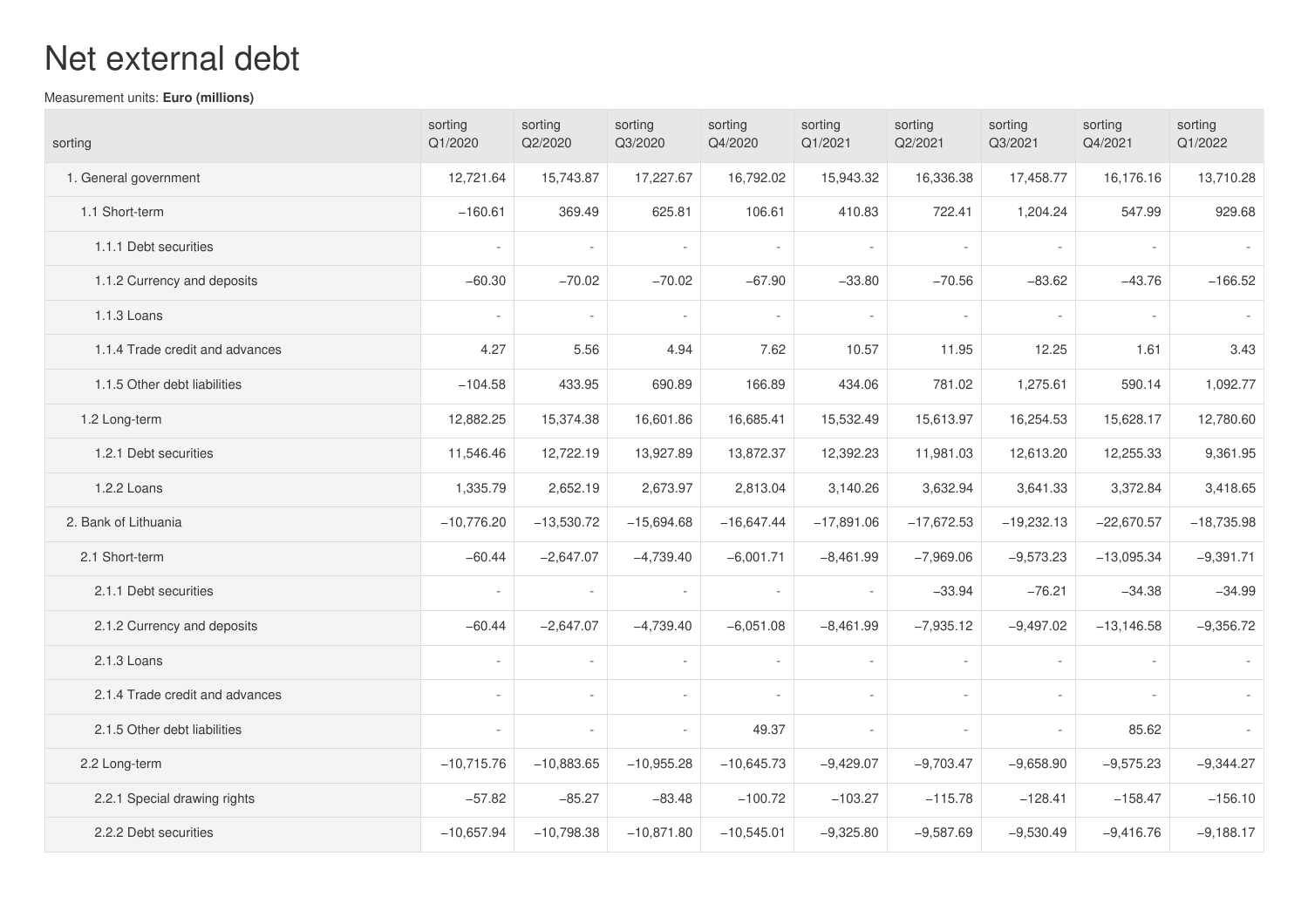| sorting                          | sorting<br>Q1/2020 | sorting<br>Q2/2020 | sorting<br>Q3/2020 | sorting<br>Q4/2020 | sorting<br>Q1/2021 | sorting<br>Q2/2021 | sorting<br>Q3/2021 | sorting<br>Q4/2021 | sorting<br>Q1/2022 |
|----------------------------------|--------------------|--------------------|--------------------|--------------------|--------------------|--------------------|--------------------|--------------------|--------------------|
| 2.2.3 Loans                      |                    | $\omega$           | $\mathbf{r}$       |                    |                    | $\sim$             | $\omega$           |                    |                    |
| 3. Deposit-Taking Corporations   | 460.67             | $-216.38$          | $-766.72$          | $-1,694.68$        | $-404.88$          | $-1,639.41$        | $-1,814.64$        | 2,891.38           | 1,695.00           |
| 3.1 Short-term                   | 1,715.68           | 1,108.86           | 419.21             | $-818.02$          | 419.36             | 305.66             | 294.29             | 5,046.93           | 4,931.16           |
| 3.1.1 Debt securities            |                    |                    |                    |                    |                    | ä,                 |                    |                    |                    |
| 3.1.2 Currency and deposits      | 1,829.28           | 1,123.13           | 452.07             | 985.25             | 348.48             | 253.08             | 229.25             | 5,152.34           | 4,840.17           |
| 3.1.3 Loans                      | $-76.26$           | $-63.87$           | $-74.18$           | $-1,826.08$        | $-56.29$           | $-63.78$           | $-50.52$           | $-148.06$          | $-47.63$           |
| 3.1.4 Trade credit and advances  | $-2.27$            | $-2.01$            | $-1.00$            | $-0.97$            | $-6.13$            | $-4.01$            | $-1.39$            | 0.48               | $-3.80$            |
| 3.1.5 Other debt liabilities     | $-35.07$           | 51.61              | 42.32              | 23.78              | 133.30             | 120.37             | 116.95             | 42.17              | 142.42             |
| 3.2 Long-term                    | $-1,255.01$        | $-1,325.24$        | $-1,185.93$        | $-876.66$          | $-824.24$          | $-1,945.07$        | $-2,108.93$        | $-2,155.55$        | $-3,236.16$        |
| 3.2.1 Debt securities            | $-473.88$          | $-569.42$          | $-521.58$          | $-543.30$          | $-531.70$          | $-1,510.55$        | $-1,510.77$        | $-1,639.44$        | $-1,728.73$        |
| 3.2.2 Loans                      | $-781.13$          | $-755.82$          | $-664.35$          | $-333.36$          | $-292.54$          | $-434.52$          | $-598.16$          | $-516.11$          | $-1,507.43$        |
| 4. Other sectors                 | 685.09             | 718.58             | 427.57             | 608.14             | 441.01             | 726.14             | 463.01             | $-184.36$          | $-21.82$           |
| 4.1 Short-term                   | $-1,045.11$        | $-1,232.23$        | $-1,350.61$        | $-1,104.05$        | $-1,381.25$        | $-1,298.88$        | $-1,618.82$        | $-1,698.33$        | $-1,622.10$        |
| 4.1.1 Debt securities            | $-10.00$           | $-10.45$           | $-7.56$            | $-7.80$            | 16.92              | 21.50              | 18.05              | 23.53              | 6.79               |
| 4.1.2 Currency and deposits      | $-605.22$          | $-690.67$          | $-748.51$          | $-798.89$          | $-808.23$          | $-852.60$          | $-843.02$          | $-913.00$          | $-995.51$          |
| 4.1.3 Loans                      | 73.48              | 79.08              | 83.10              | 89.98              | 91.08              | 93.13              | 216.62             | 218.60             | 220.07             |
| 4.1.4 Trade credit and advances  | $-437.68$          | $-560.82$          | $-638.04$          | $-352.20$          | $-652.72$          | $-536.65$          | $-987.45$          | $-1,012.35$        | $-817.10$          |
| 4.1.5 Other debt liabilities     | $-65.69$           | $-49.37$           | $-39.60$           | $-35.14$           | $-28.30$           | $-24.26$           | $-23.02$           | $-15.11$           | $-36.35$           |
| 4.2 Long-term                    | 1,730.20           | 1,950.81           | 1,778.18           | 1,712.19           | 1,822.26           | 2,025.02           | 2,081.83           | 1,513.97           | 1,600.28           |
| 4.2.1 Debt securities            | $-557.20$          | $-377.77$          | $-526.06$          | $-556.22$          | $-543.36$          | $-312.96$          | $-295.64$          | $-350.07$          | $-373.00$          |
| 4.2.2 Loans                      | 2,287.40           | 2,328.58           | 2,304.24           | 2,268.41           | 2,365.62           | 2,337.98           | 2,377.47           | 1,864.04           | 1,973.28           |
| 4a. Other financial corporations | $-180.55$          | $-273.02$          | $-308.81$          | $-393.17$          | $-442.86$          | $-486.12$          | $-413.89$          | $-963.64$          | -864.43            |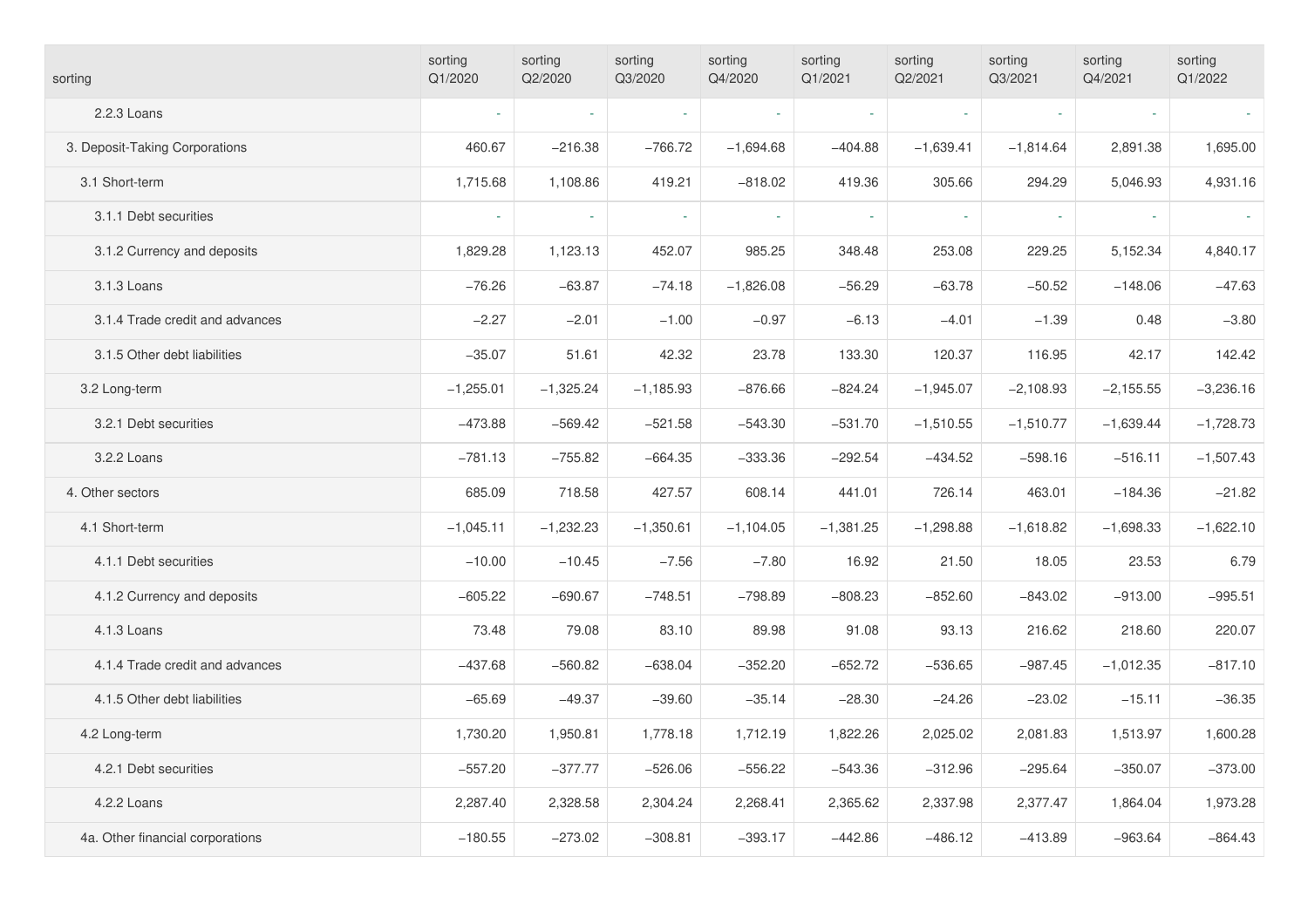| sorting                          | sorting<br>Q1/2020 | sorting<br>Q2/2020 | sorting<br>Q3/2020 | sorting<br>Q4/2020 | sorting<br>Q1/2021 | sorting<br>Q2/2021 | sorting<br>Q3/2021 | sorting<br>Q4/2021 | sorting<br>Q1/2022 |
|----------------------------------|--------------------|--------------------|--------------------|--------------------|--------------------|--------------------|--------------------|--------------------|--------------------|
| 4a.1 Short-term                  | $-47.25$           | $-30.91$           | $-24.59$           | $-16.38$           | $-66.01$           | $-64.01$           | $-14.62$           | $-14.08$           | $-102.40$          |
| 4a.1.1 Debt securities           | $-5.90$            | $-3.99$            | $-0.84$            | $-0.37$            | $-4.08$            | $-4.10$            | $-9.70$            | $-5.58$            | $-10.06$           |
| 4a.1.2 Currency and deposits     | $-12.92$           | $-18.85$           | $-25.43$           | $-34.66$           | $-97.78$           | $-118.47$          | $-124.25$          | $-124.44$          | $-236.58$          |
| 4a.1.3 Loans                     | 35.35              | 36.63              | 35.68              | 32.70              | 31.33              | 34.66              | 134.37             | 119.90             | 121.21             |
| 4a.1.4 Trade credit and advances | 0.79               | 4.38               | 5.74               | 20.35              | 33.57              | 47.37              | 11.31              | 12.10              | 31.64              |
| 4a.1.5 Other debt liabilities    | $-64.57$           | $-49.08$           | $-39.74$           | $-34.40$           | $-29.05$           | $-23.47$           | $-26.35$           | $-16.06$           | $-8.61$            |
| 4a.2 Long-term                   | $-133.30$          | $-242.11$          | $-284.22$          | $-376.79$          | $-376.85$          | $-422.11$          | $-399.27$          | $-949.56$          | $-762.03$          |
| 4a.2.1 Debt securities           | $-1,244.07$        | $-1,338.35$        | $-1,384.31$        | $-1,440.99$        | $-1,424.42$        | $-1,448.68$        | $-1,434.13$        | $-1,477.03$        | $-1,405.91$        |
| 4a.2.2 Loans                     | 1,110.77           | 1,096.24           | 1,100.09           | 1,064.20           | 1,047.57           | 1,026.57           | 1,034.86           | 527.47             | 643.88             |
| 4b. Non-financial corporations   | 1,208.30           | 1,313.77           | 1,039.60           | 1,332.06           | 1,175.88           | 1,506.86           | 1,153.00           | 1,023.68           | 1,067.46           |
| 4b.1 Short-term                  | $-839.38$          | $-1,063.59$        | $-1,204.19$        | $-937.04$          | $-1,204.38$        | $-1,113.56$        | $-1,491.19$        | $-1,600.49$        | $-1,468.33$        |
| 4b.1.1 Debt securities           | $-0.18$            | $-0.58$            | $-0.28$            | $-0.18$            | 23.67              | 25.61              | 27.75              | 29.11              | 18.30              |
| 4b.1.2 Currency and deposits     | $-453.90$          | $-551.27$          | $-620.23$          | $-633.62$          | $-614.64$          | $-625.20$          | $-614.38$          | $-712.58$          | $-712.58$          |
| 4b.1.3 Loans                     | 38.10              | 42.42              | 47.39              | 57.25              | 59.72              | 58.44              | 82.22              | 98.67              | 98.83              |
| 4b.1.4 Trade credit and advances | $-422.28$          | $-553.87$          | $-631.21$          | $-359.75$          | $-673.88$          | $-571.62$          | $-990.11$          | $-1,016.64$        | $-845.14$          |
| 4b.1.5 Other debt liabilities    | $-1.12$            | $-0.29$            | 0.14               | $-0.74$            | 0.75               | $-0.79$            | 3.33               | 0.95               | $-27.74$           |
| 4b.2 Long-term                   | 2,047.68           | 2,377.36           | 2,243.79           | 2,269.10           | 2,380.26           | 2,620.42           | 2,644.19           | 2,624.17           | 2,535.79           |
| 4b.2.1 Debt securities           | 871.12             | 1,145.09           | 1,039.71           | 1,065.01           | 1,062.29           | 1,309.09           | 1,301.66           | 1,287.68           | 1,206.50           |
| 4b.2.2 Loans                     | 1,176.56           | 1,232.27           | 1,204.08           | 1,204.09           | 1,317.97           | 1,311.33           | 1,342.53           | 1,336.49           | 1,329.29           |
| 4c. Households and NPISHs        | $-342.66$          | $-322.17$          | $-303.22$          | $-330.75$          | $-292.01$          | $-294.60$          | $-276.10$          | $-244.40$          | $-224.85$          |
| 4c.1 Short-term                  | $-158.48$          | $-137.73$          | $-121.83$          | $-150.63$          | $-110.86$          | $-121.31$          | $-113.01$          | $-83.76$           | $-51.37$           |
| 4c.1.1 Debt securities           | $-3.92$            | $-5.88$            | $-6.44$            | $-7.25$            | $-2.67$            | $-0.01$            | ÷.                 |                    | $-1.45$            |